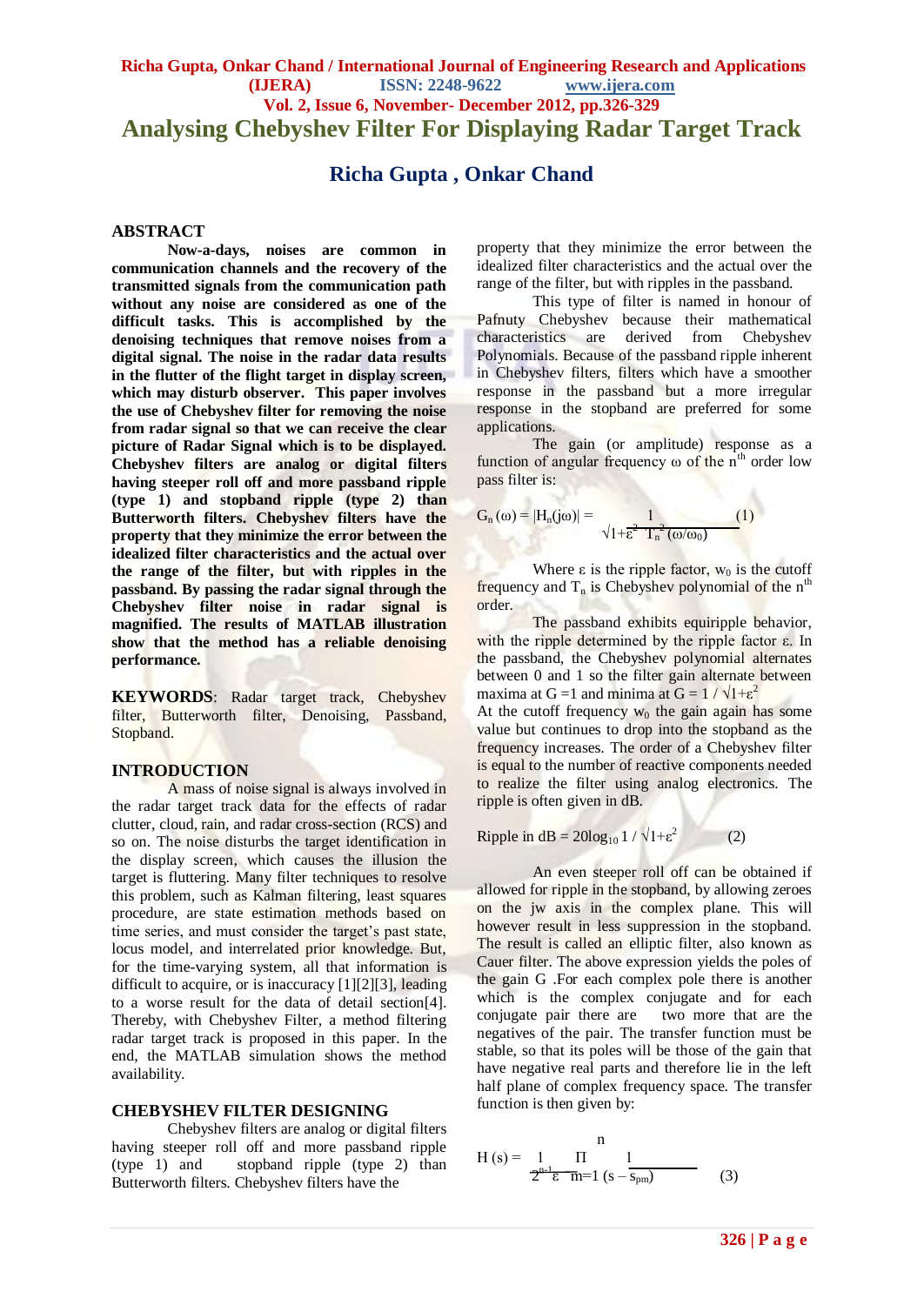## **Richa Gupta, Onkar Chand / International Journal of Engineering Research and Applications (IJERA) ISSN: 2248-9622 www.ijera.com Vol. 2, Issue 6, November- December 2012, pp.326-329**

There are only those poles with a negative sign in front of the real term in the above equation for the poles.



The group delay is defined as the derivative of the phase with respect to the angular frequency and is measure of the distortion in the signal introduced by phase differences for different frequencies.

$$
\zeta_{\rm g} = -\frac{d}{d\omega} \arg(\mathbf{H}(j\omega))\tag{4}
$$

The gain and the group delay for a fifth order type 1 Chebyshev filter with  $\varepsilon = 0.5$  are plotted in the above graph.It can be seen that there are ripples in the gain and the group delay in the passband but not in the stopband.In this paper only type I filter is designed and used[5]. This method has following advantages: (a) the poles of Chebyshev filter lies on an ellipse, which can be easily concluded on looking at the poles formula for both types of filters. (b)The no of poles required in Chebyshev filter are less, as a result order of filter is less. This fact can be used for practical implementation, since the number of components required to construct a filter of same specification can be reduced significantly. (c) The width of the transition band is less in the Chebyshev filter. (d)Also multipliers and adders required in Chebyshev filter are less.

## **ALGORITHM FOR DESIGNING CHEBYSHEV FILTER**

- 1. It finds the lowpass analog prototype poles, zeros, and gain using th[e cheb1ap](jar:file:///C:/Program%20Files/MATLAB/R2009b/help/toolbox/signal/help.jar%21/cheb1ap.html) function.
- 2. It converts the poles, zeros, and gain into state-space form.
- 3. It transforms the low pass filter into a bandpass, highpass, or bandstop filter with desired cutoff frequencies, using a statespace transformation.
- 4. For digital filter design, cheby1 uses [bilinear](jar:file:///C:/Program%20Files/MATLAB/R2009b/help/toolbox/signal/help.jar%21/bilinear.html) to convert the analog filter into a digital filter through a bilinear transformation with frequency prewarping. Careful frequency adjustment guarantees that the analog filters and the digital filters will have the same

frequency response magnitude at wp or  $w_1$ and  $w_2$ .

5. It converts the state-space filter back to transfer function or zero-pole-gain form, as required.

## **FILTERING METHOD FOR RADAR TARGET TRACK**

Compared with the magnitude of radar data in space-time plane, the power of noise or error is very weak. For example, generally, the order of magnitude of radar data is  $10<sup>6</sup>$  meter in geocentric coordinate system, but the error is only several hundred meter at most. So the data of error must be converted to increase the signal-to-noise ratio (SNR). As being analyzed in frequency-domain, the conversion does not deteriorate the result to acquire the information of error's frequency. The conversion uses the first point in the data as a reference to realize to extract the noise information. As shown in the Equation below:

$$
e(t) = x(t) / x(1) - 1
$$
 (5)

Then e (t) is the one to be filtered, and the formula is:

K. W

$$
e'(t) = [b(1) \quad b(2) \quad \cdots \quad b(N+1)] \cdot \begin{bmatrix} e(t) \\ e(t-1) \\ \vdots \\ e(t-N) \end{bmatrix} -
$$

$$
[a(1) \quad a(2) \quad \cdots \quad a(N) \begin{bmatrix} e'(t-1) \\ e'(t-2) \\ \vdots \\ e'(t-N) \end{bmatrix}
$$

Where, respectively, a and b are the numerator and the denominator of the filter transfer function which have been z-transformed. And then convert the result back to the original form:

$$
x'(t) = (e'(t) + 1)x(1)
$$
 (6)

x '(t) is the last filtering result [1].

#### **RESULTS AND DISCUSSIONS**

Initially a Radar Signal having frequency  $4.35 * 10<sup>5</sup>$  KHz is taken as shown in figure below:



Figure 2: A Radar signal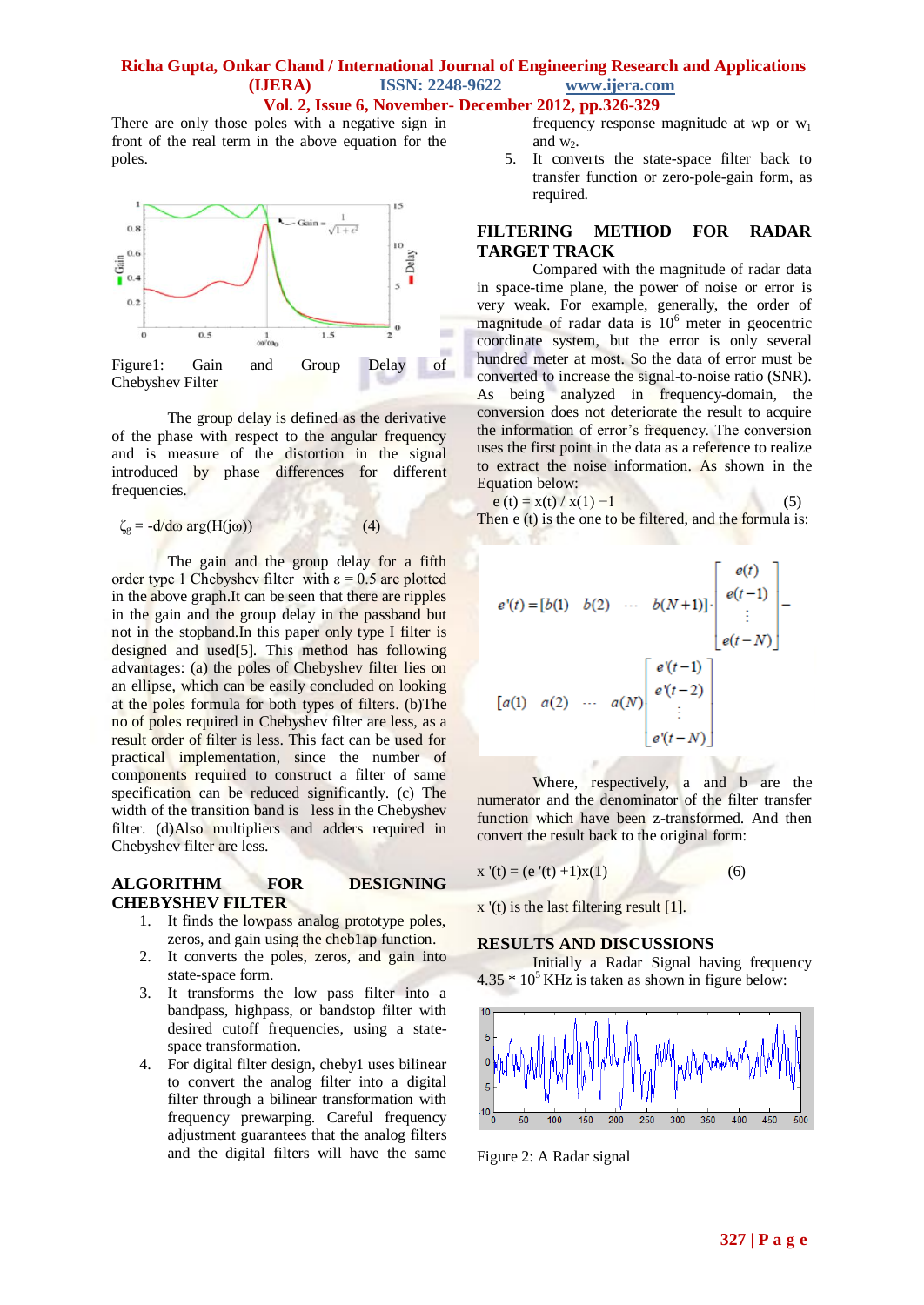## **Richa Gupta, Onkar Chand / International Journal of Engineering Research and Applications (IJERA) ISSN: 2248-9622 www.ijera.com Vol. 2, Issue 6, November- December 2012, pp.326-329**

This radar signal as shown in figure 2 is scaled accordingly for the fixed SNR i.e.10 dB.Thereafter a Gaussian noise is generated and added with the radar signal because addition of noise improves the probability of detecting the signal.



Figure 3: A radar signal with added noise

Figure 3 shows the radar signal with added noise signal giving SNR of 10.0085dB. This produced a radar signal, with Gaussian distribution, zero mean value and a variance of 1.

For the purpose of removing noise from the signal, noisy signal as shown in figure 3 has been passed through the Chebyshev filter.

Parameters used for designing the Chebyshev filter are shown in Table 1.

Table1: Parameters for designing Chebyshev filter

| F.            | <b>Sampling Frequency</b>   | 48000Hz |
|---------------|-----------------------------|---------|
| pass          | Passband Frequency          | 9600Hz  |
| stop          | <b>Stopband Frequency</b>   | 12000Hz |
| <b>L</b> pass | Passband ripple             | 1dB     |
| $A_{stop}$    | <b>Stopband Attenuation</b> | 80dB    |
|               |                             |         |



Figure 4: Pole Zero Plot of Chebyshev Filter

Figure above shows the Pole-Zero plot of Chebyshev Filter .Poles of this filter lies on ellipse and minimize the difference between the ideal and actual frequency response over the entire passband by incorporating an equal ripple of  $R_{P}$  dB in the passband.





Above figure 5 shows the magnitude response of the Chebyshev filter. From the figure it has been observed that there are ripples in the passband and monotonic characteristic in the stopband .This filter have a smaller transition bandwidth which produces smaller absolute errors, faster execution speeds and steeper roll off rate. Results obtained after designing the filter are: Order of filter (N)=5, Normalized Frequency  $(w_n) = 0.0810$ Hz, Filter Coefficients are: Numerator a =  $[0.00002919]$ , 0.0001167, 0.000175,0.0001167,0.00002919]. Denominator (b) =  $[1, -3.792, 5.4556,$  $-3.5265, 8640$ ].

Thereafter the noisy radar signal as shown in figure 3 is passed through designed Chebyshev Filter.



Figure 6: A filtered noisy radar signal



Figure 7: A filtered signal with added noise

Figure 7 shows filtered radar signal with added same Gaussian noise as done in figure 2. Here the noise was added to make comparison between the noisy radar signal and filtered radar signal.SNR measured after adding noise to filtered signal is 10.0615dB which is very high as compared to the SNR (10.0085dB) measured in Figure 3.